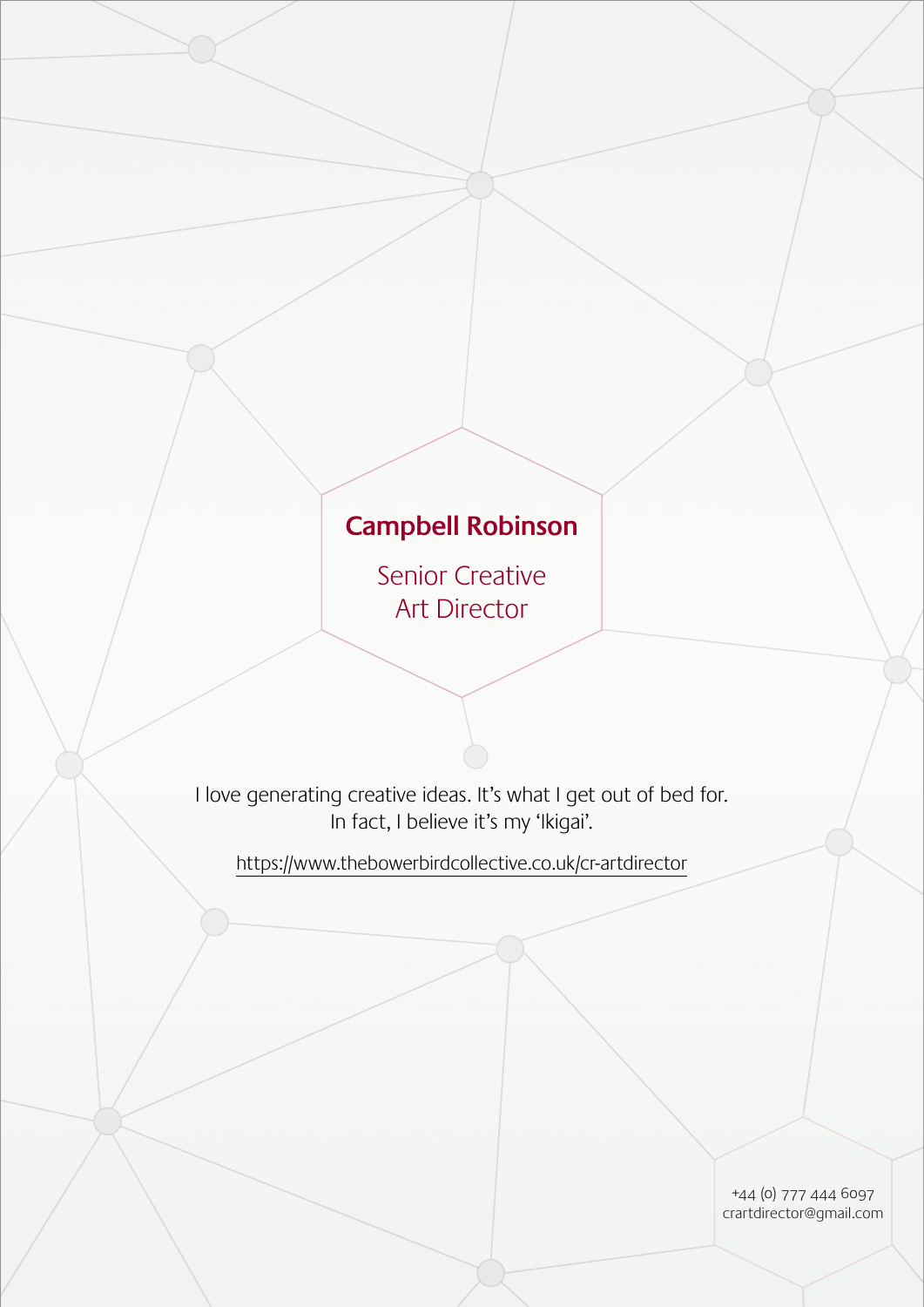# **Experience**

I'm an ideas led, multi-disciplined, award winning, Senior Art Director with experience generating, developing and executing campaigns for a variety of B2C, B2B and B2HCP clients. Having worked across a broad spectrum of products and service categories, as well as agency sectors, means I'm very flexible and comfortable generating ideas for all sorts of briefs. I approach each new job, big or small, with the same energy and can-do attitude.

Here's what a couple of CDs I had the pleasure to work with think:

"Campbell is an ideas machine. He's passionate about his work and goes above and beyond the call of duty to deliver. Campbell is versatile – he art directs, designs and even writes. Plus he's hands-on. From social posts to TV campaigns, BIG or small, he can do them all. Get him in or someone else will."

"Campbell is an exceptional creative who is always willing to take a project that little bit further. One of his talents is to think out of the box and put forward ideas that are unexpected. I can also trust Campbell to take a job on from start to finish and in my absence he was able to take full ownership of the TV / motion graphic area."

# **Key Skills**

Ability to create 360° campaigns with a wealth of knowledge working with an extensive mix of media, which includes: Film/TV/Cinema/Content, Print/Outdoor, Digital and Experiential

A tenacious attitude to develop the simplest solution to any brief

A strategic and insightful approach to problem-solving

Proactive thinking to push an idea beyond the brief and increase revenue

Experience and expertise to work autonomously

Capability to work collaboratively to improve agency and client outcomes

Confident presenting concepts, campaigns and pitch work internally and externally

Ability to work to tight deadlines and budgets

Adaptability to positively handle and accept change

A willingness to learn from others and mentor less-experienced creatives

A solid understanding of Adobe Photoshop, InDesign and Illustrator

Computer skills to 'mac-up' a layout when necessary

High attention to detail

# **Employment History**

#### **June 2020 - Present:**

The Bowerbird Collective: Senior Creative Art Director (Self-employed) Freelance

#### **February 2019 - June 2020:**

Seven Stones: Senior Creative Art Director

My role included initial conceptualising, delivering internal and external presentations, campaign development and overseeing production of the final product. This included working closely with account managers, designers, artworkers as well as external suppliers like web developers, photographers and video production companies to ensure the agency achieved the best work possible.

#### **Campbell Robinson**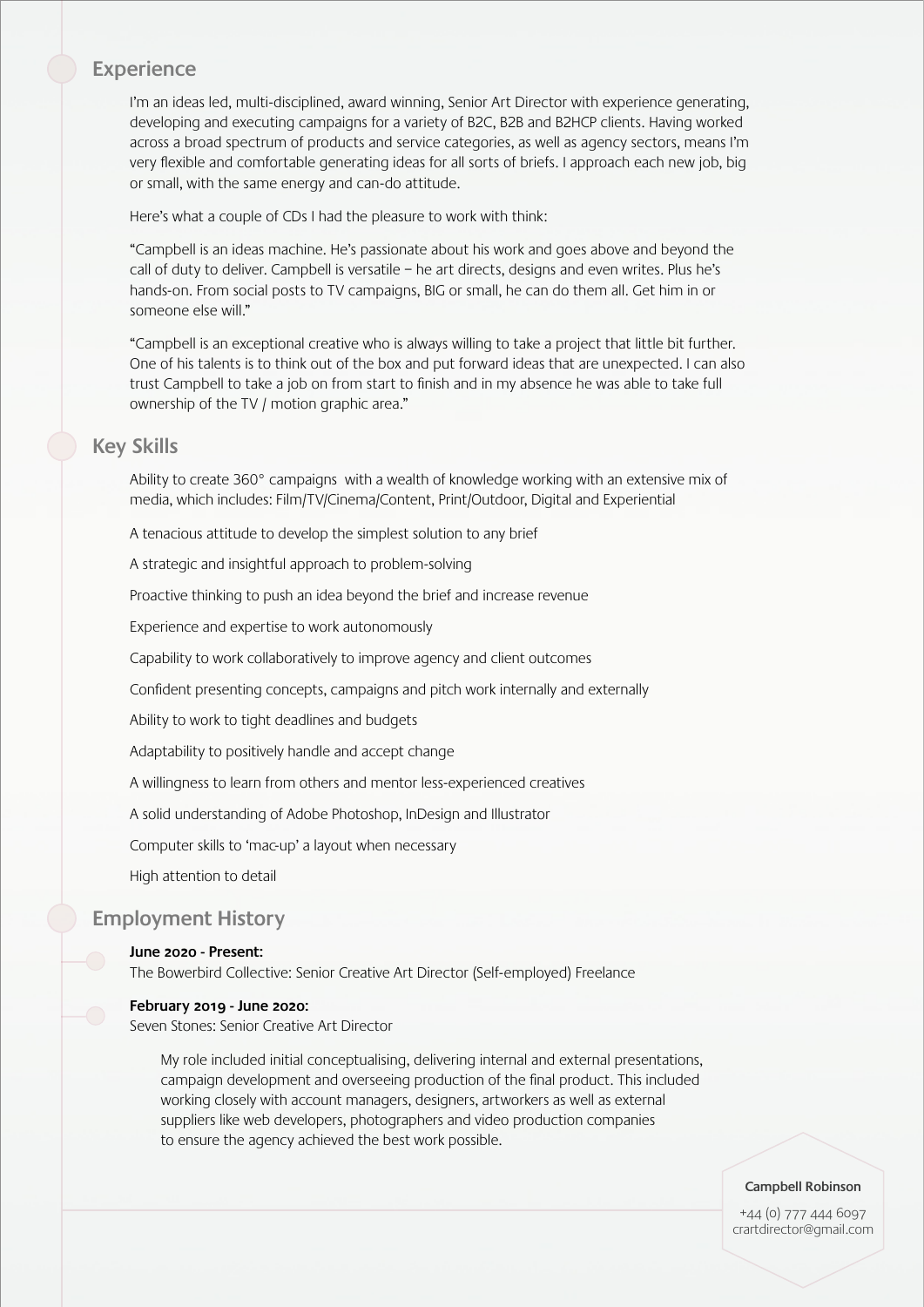## **June 2016 - December 2018:**

LEC London: Senior Creative Art Director

As the senior creative of this healthcare agency, I was integral to the Agency's output across all clients. My integrated background, versatility and media-neutral thinking proved instrumental in helping the agency secure multiple new EMEA clients and win their first creative awards for an augmented-reality exhibition stand.

#### **October 2014 - June 2016:**

Sapient Nitro: Freelance Senior Creative Art Director

Developing and overseeing direct-response work for SKY, one of Sapient's biggest blue-chip clients. Based primarily within the TV department, my integrated experience allowed me to take additional briefs across print and digital projects including social media campaigns. Working with Sapient gave me a greater understanding of DR marketing and strengthened my ability to create visually dynamic solutions.

## **March 2014 - October 2014:**

VCCP Health: Senior Creative Art Director

During my time with VCCP I was a valued member of the creative department. An ability to look at a brief from multiple angles allowed me to create work which exceeded both the Agency's and their clients' expectations.

#### **March 2012 - March 2014:**

Freelance Senior Creative Art Director: London

The Independent Orchestra:

I worked autonomously creating several concepts and scripts to launch a new FMCG product.

Earnest:

 Working on an integrated brief for an IT security company, my winning idea was developed into an exciting execution.

Biscuit Agency:

I was instrumental in helping win a pitch for a new piece of business and the creative lead on an additional pitch for a new product launch. I also worked on a variety of briefs across their client base.

Sapient Nitro:

 Working across a variety of clients, my role was to create and develop concepts for directresponse ads. During this time, Sapient showed confidence in my experience and abilities by expanding my role to freelance Associate Creative Director.

#### **October 2009 - March 2012:**

Campbell Robinson Advertising: Creative Director/Senior Creative Art Director

My desire to work for myself on a broader variety of creative projects, not limited to just advertising, fueled the creation of my own micro agency. In addition to creating pitch-winning ideas as a freelancer, I developed strategies and solutions for clients directly, including a new brand and advertising direction for Victoria University; conceptualising a TV spot for Mas Movil, a Spanish mobile phone carrier; and developing a print and web campaign for the European offices of Berlitz international language school.

**Campbell Robinson**